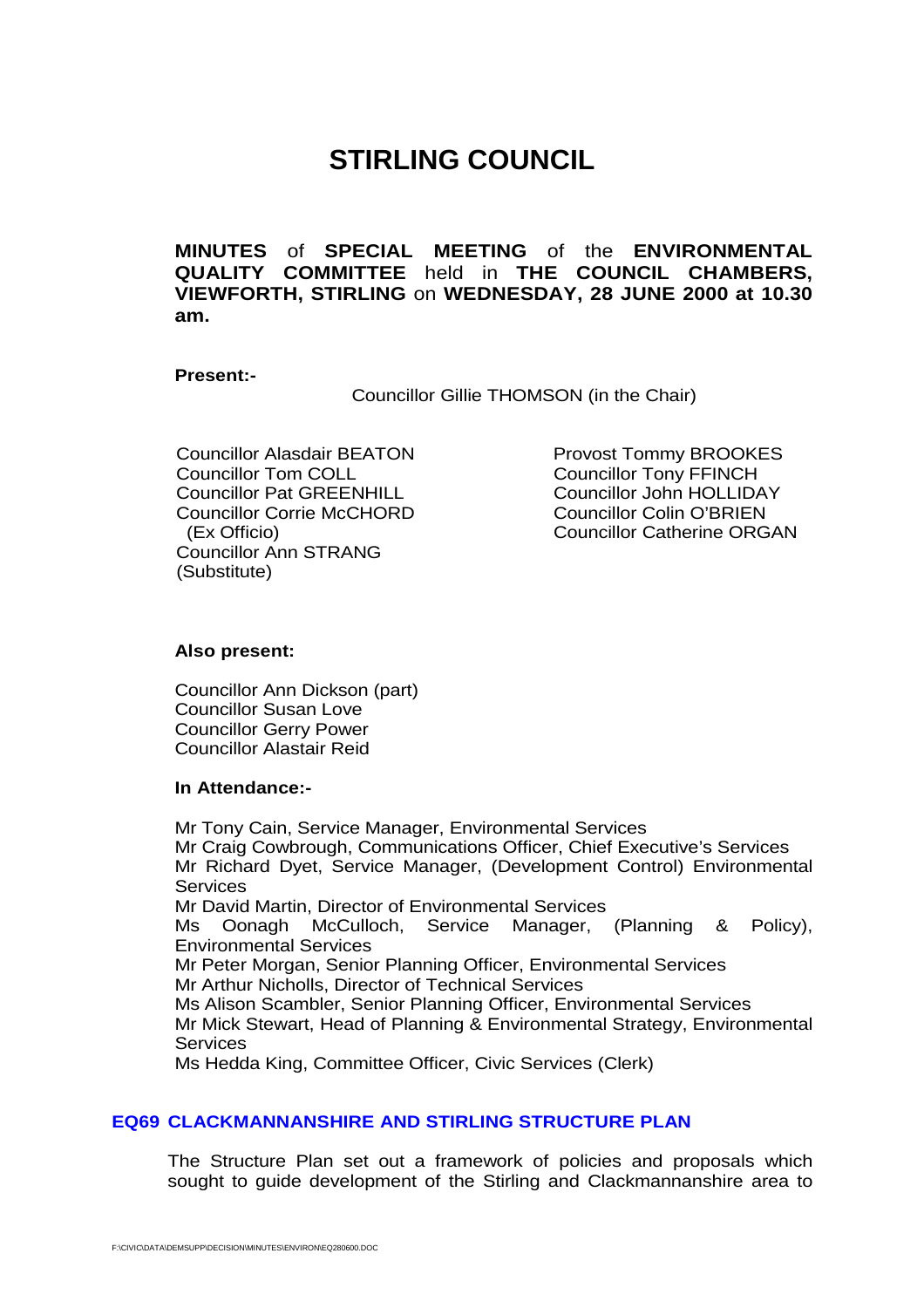2017 within an overall strategy of "Working Towards Sustainable Development". It included proposals for approximately 4500 new houses, new business/industrial land and new household shopping. It also contained a policy framework which set out the principles for future local plan policies on the environment, the National Park, shopping, tourism, local employment, rural development and the transport and other infrastructure which would be required to service new development. The Plan was supported by a Background Report which detailed all the research and background justification for the Plan and a Publicity and Consultation Report which detailed the key stages of Plan preparation, the public consultation carried out, the comments received and the Councils' recommended response to these comments.

It was highlighted that the plan was prepared jointly by Clackmannanshire and Stirling Councils and it was advised that it had already been considered by Clackmannanshire Council at their committee meeting on 21 June 2000 and subject to a few minor amendments, which were tabled, was approved by that Council.

The report by the Director of Environmental Services provided details on the Structure Plan, made reference to the Background Report and Publicity and Consultation Report. It drew attention to the sustainability appraisal which tested all the policies and proposals of the Plan against a set of sustainable development objectives, to test whether or not the particular approach was working towards sustainable development.

Further reference was made to the fact, that, subject to approval by both Councils, with any minor amendments being delegated to the Director of Environmental Services, the Plan would be printed and forwarded to Scottish Ministers. At this point the plan would be advertised and the public would be invited to submit any new outstanding concerns on the Structure Plan directly to Scottish Ministers within a six week time period.

Following the presentation on the details of the Structure Plan, the Chair of the Committee congratulated the team from Environmental Services for their excellent work.

During discussion the undernoted issues were considered:\_

- Stirling's major growth area exclusion of the Manor Powis area
- Prevention of coalescence of villages
- Retention of community identity
- Affordability of housing
- Preservation of battlefield site in Bannockburn
- Definition of "affordable" housing
- Housing in the Stirling rural villages area infill sites

It was considered that particular emphasis should be given to the prevention of urban sprawl and coalescence between Bannockburn, Plean, Fallin and Cowie including where appropriate, proposed and designated areas of Green Belt and that this should be moved to a more prominent place in the list of key principles.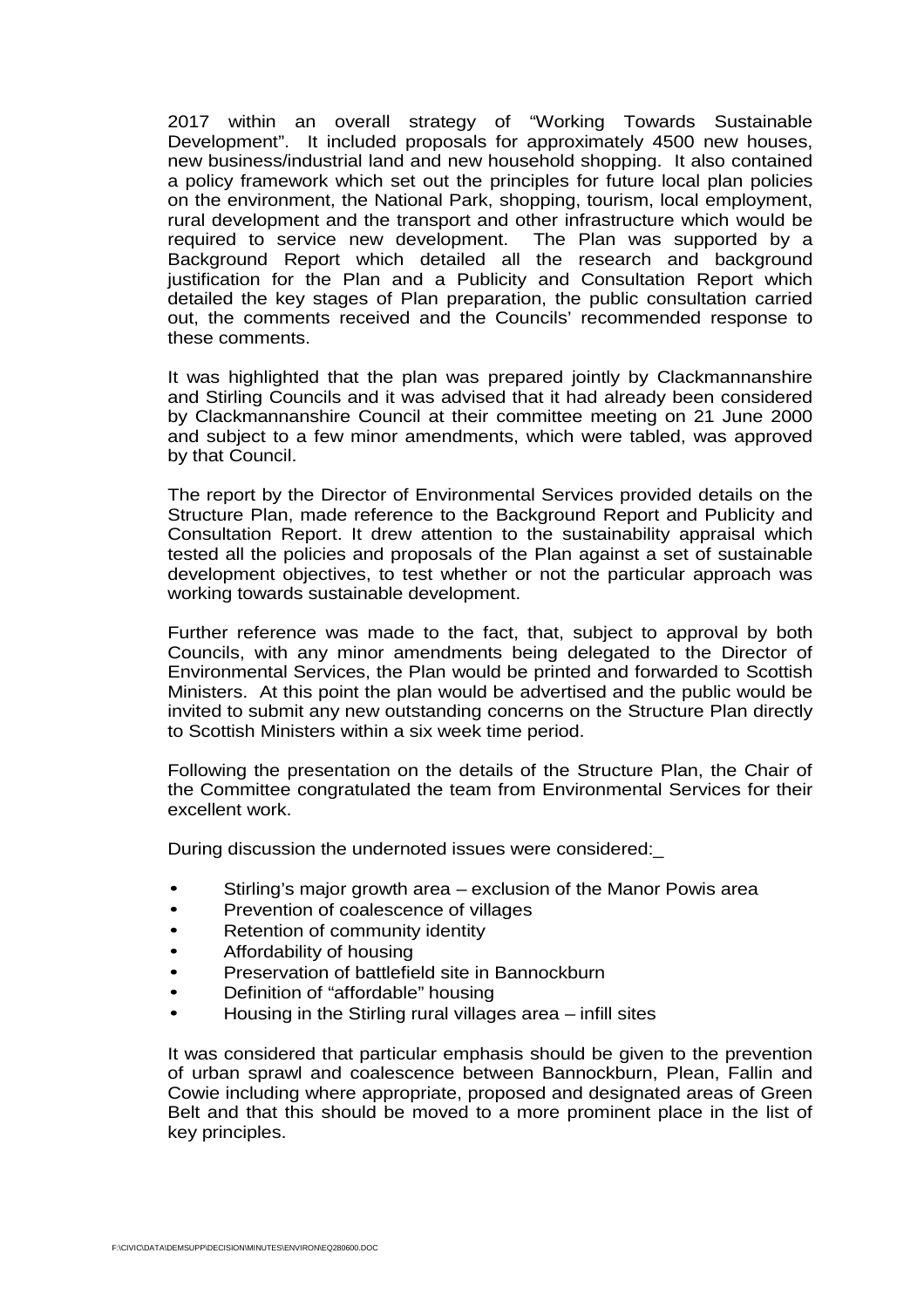There was also tabled an additional paper pertaining to additional alterations to the plan which consisted of:-

- (a) Typing errors,
- (b) Additional points of clarification which arose from discussion with Members and other officers following circulation of the Plan, and
- (c) A small number of changes which arose from the consideration given to the Plan by the Committee of Clackmannanshire Council.

#### **Decision**

The Committee agreed:-

- (1) To approve the Clackmannanshire and Stirling Structure Plan, the Background Report and the Publicity and Consultation Report, subject to the additional alterations to the plan tabled in the paper and subject to the change of proposal HP3: Stirling's Major Growth Area, in moving the issue of coalescence from Key Principle 10 to Key Principle 1;
- (2) To submit the amended Clackmannanshire and Stirling Structure Plan to Scottish Ministers, and
- (3) Any minor changes consequent to the Councils' decision on the plan be delegated to the Director of Environmental Services in consultation with the Chair and the Opposition Spokesperson.

(Reference – Report by Director of Environmental Services of 19 June 2000, submitted.)

## **EQ70 LOCAL PLAN [FIRST ALTERATION](#page-0-0)**

The report by the Director of Environmental Services proposed a timetable and process for bringing forward an alteration to the Stirling Council Local Plan. This followed the Council's approval of the Clackmannanshire and Stirling Structure Plan and agreement to submit that Plan to Scottish Ministers.

The Council was required to have an up-to-date "Development Plan" (i.e. Structure and Local Plan) against which decisions on land use planning could be judged. The Structure Plan provided the strategic planning framework and, importantly, identified a broad allocation of the nature and type of new development that should be accommodated within the Council area. However, it was role of the Local Plan to bring forward specific sites for development as well as more detailed planning policies to achieve the strategic aims of the Structure Plan.

It was advised that the new Clackmannanshire and Stirling Structure Plan required an alteration to the Stirling Council Local Plan in order to accommodate the development proposed in the emerging Structure Plan. However, it was not considered necessary or appropriate to undertake a comprehensive review of the Local Plan. Therefore it was proposed to update the Plan by means of a formal alteration that would focus primarily on the housing and business/industry allocations contained within the new